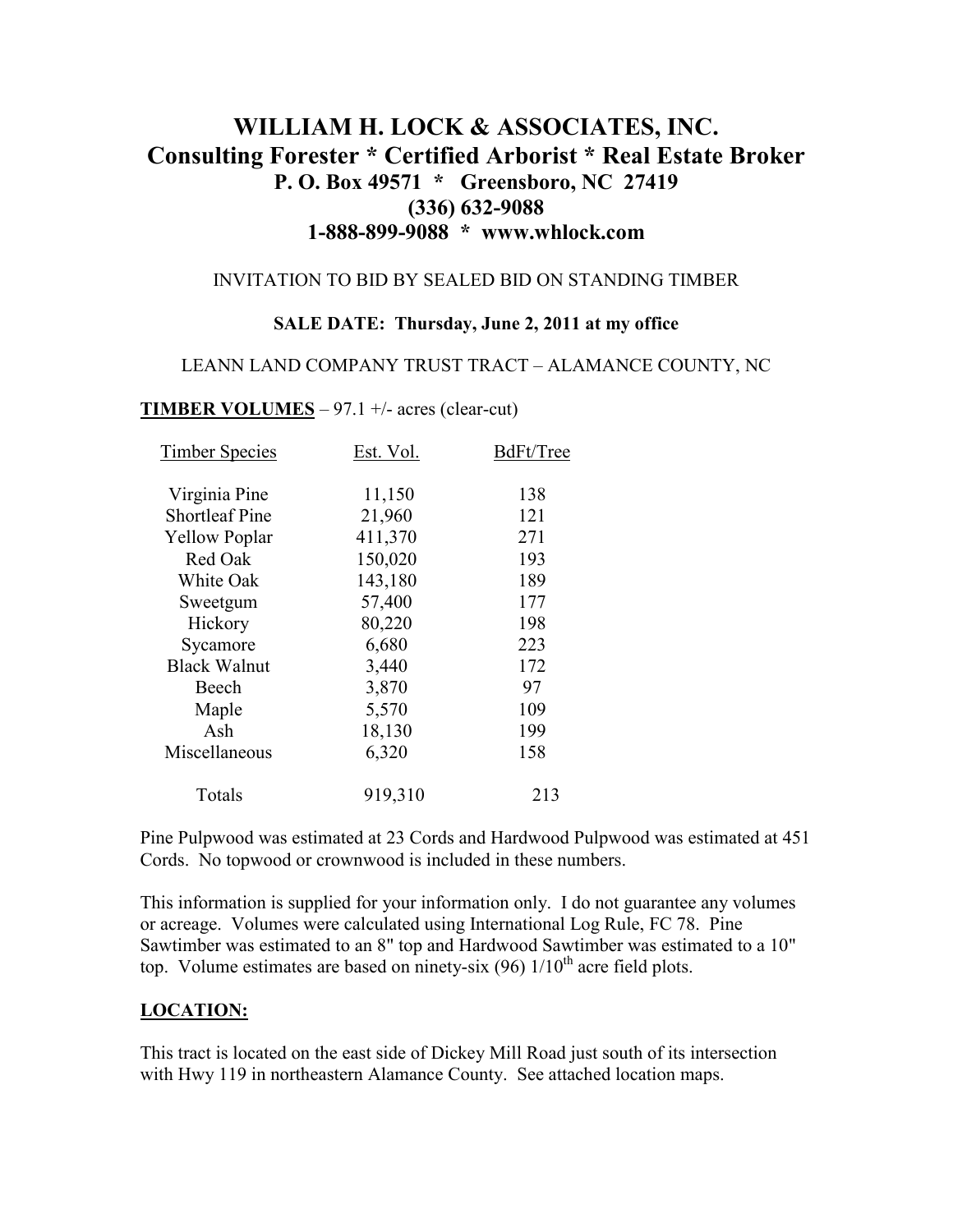Page Two LeAnn Land Company - Timber Sale Sale Date: Thursday – June 2, 2011

### **BIDS:**

The LeAnn Land Company Tract is being sold on a lump sum sealed bid basis. Bids will be accepted by **regular mail** if received by 5:00 pm on Wednesday, June 1, 2011 **OR** bids will be accepted by **email (whlock@whlock.com), telephone (336-632-9088), fax (336-632-9088), or in-person** at my office until 11:00 am on Thursday, June 2, 2011. At 11:00 am on Thursday, June 2, 2011 all bids received will be recorded. The successful bidder will be notified within 24 hours of the bid openings. A 10% deposit may be requested to be delivered to William H. Lock  $&$  Associates, Inc. within 72 hours of the bid opening. The balance of the sales price is to be delivered at the sale closing which should occur on or before June 29, 2011. The seller reserves the right to refuse or accept any and all bids. Seller will consider all bids. The seller will be responsible for the timber deed preparation and forestry consultant fees. The buyer will be responsible for all other closing costs. A \$1,000 performance deposit will be payable at closing and held in a non-interest bearing trust account until satisfactory completion of logging. The performance deposit does not limit the buyer's liability.

### **PLACE OF SALE:**

The timber sale will be held at the office of William H. Lock & Associates, Inc. in Greensboro, NC. The office address is 375 S. Swing Road, Greensboro, NC 27409. Telephone and Fax: 336-632-9088; Email-whlock@whlock.com

## **CONDITIONS OF SALE**:

1. The Buyer shall have 24 months from the date of the timber deed to cut and remove all merchantable timber within the "Sale Areas". "Creek Buffers" have been marked with Blue Paint. No blue painted trees marking the buffer boundaries may be cut. The tract is within the Jordan Lake Watershed so some select harvesting will be allowed within the buffers as described in the watershed regulations. Buyer agrees to abide by all necessary regulations pertaining to this particular watershed and all other applicable rules and regulations pertaining to timber harvesting. The landowner does have a Forest Management Plan. The "PP" or pine plantation areas are considered "out" areas for the purposes of this sale. No harvesting activity will be allowed in these areas and no trees are to be damaged within these pine plantation areas.

2. The Buyer shall access the tract from Dickey Mill Road along the existing farm road and/or the  $60'$  +/- wide strip of land adjoining the northern section of land. All access routes will need to be installed and/or maintained according to all North Carolina Best Management Practices, Forest Practice Guidelines, and any applicable river basin rules. All roadways must remain open and passable by ordinary traffic at all times. The roadways must be left in similar condition at the completion of the harvesting operation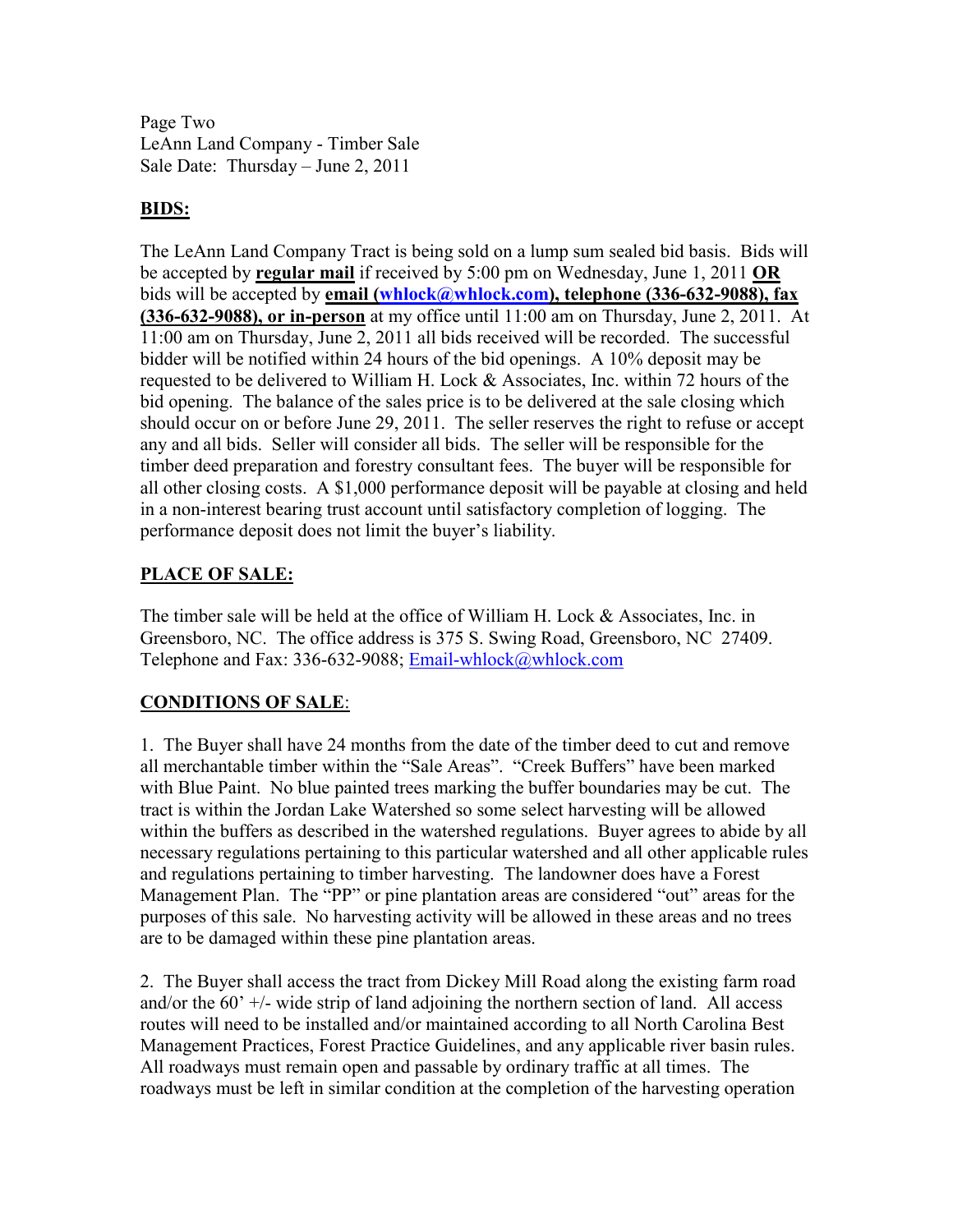Page Three LeAnn Land Company - Timber Sale Sale Date: Thursday – June 2, 2011

as they were at the beginning of the harvesting operation. Call W.H. Lock if questions concerning access routes.

3. The Buyer is responsible for maintaining a clean site. No equipment parts, trash, tires or other debris shall be left on the property. It shall be the Buyer's responsibility to clean up any hazardous material or chemical waste spills including but not limited to Diesel Fuel, Hydraulic Fluid, Machine Oil, and/or Gasoline upon the subject property. Responsibility will include any required remediation including but not limited to the removal of contaminated soils.

4. Harvesting operations must not interfere with any farming operations and farming operations must not interfere with any harvesting operations. Decking, loading or hauling will not be permitted in any existing open fields or pastures immediately adjacent to the timber unless approved by William H. Lock & Associates, Inc. If approved, open areas must be free of logging debris, smoothed when completed, and re-seeded if necessary. All loading decks and truck parking areas must be reseeded when the harvesting operation is completed. Buyer agrees to immediately repair any fences damaged by the harvesting operation. Seller agrees to work with Buyer for access through the necessary fences and gates with adequate harvest notification so Seller can make arrangements for moving livestock.

5. The Buyer is responsible for following all Federal, State, and local regulations regarding timber harvesting activities. If required, Buyer is responsible for obtaining any necessary permits or licenses required for timber harvesting. All logging operations must conform to North Carolina Best Management Practices, Forest Practices Guidelines, and any applicable river basin rules. In the event that a non-compliance situation is identified on the tract as a result of the harvesting operation, William H. Lock & Associates, Inc. will have the express right to suspend the harvesting operation until the situation is brought into compliance. No trees or other logging debris shall be left in or across the property boundary, sale cutting lines or access roads and paths.

6. All necessary property lines and corners have been marked with pink flagging. No flagged or painted trees denoting the property and/or sale boundary shall be cut and no trees outside the boundary lines shall be cut. If trees marking the property lines or sale boundary are cut, North Carolina timber trespass laws may apply. No trees shall be cut to fall on a neighboring landowner's property or where potential damage may occur. If existing property corners are damaged or removed as a result of the harvesting operation, Buyer agrees to replace the markers at the correct surveyed location at their own expense.

7. Buyer agrees to notify William H. Lock & Associates, Inc., P. O. Box 49571, Greensboro, NC 27419 at least 3 days in advance of the beginning of the harvesting operation and at least 3 days in advance of the completion of the harvesting operation.